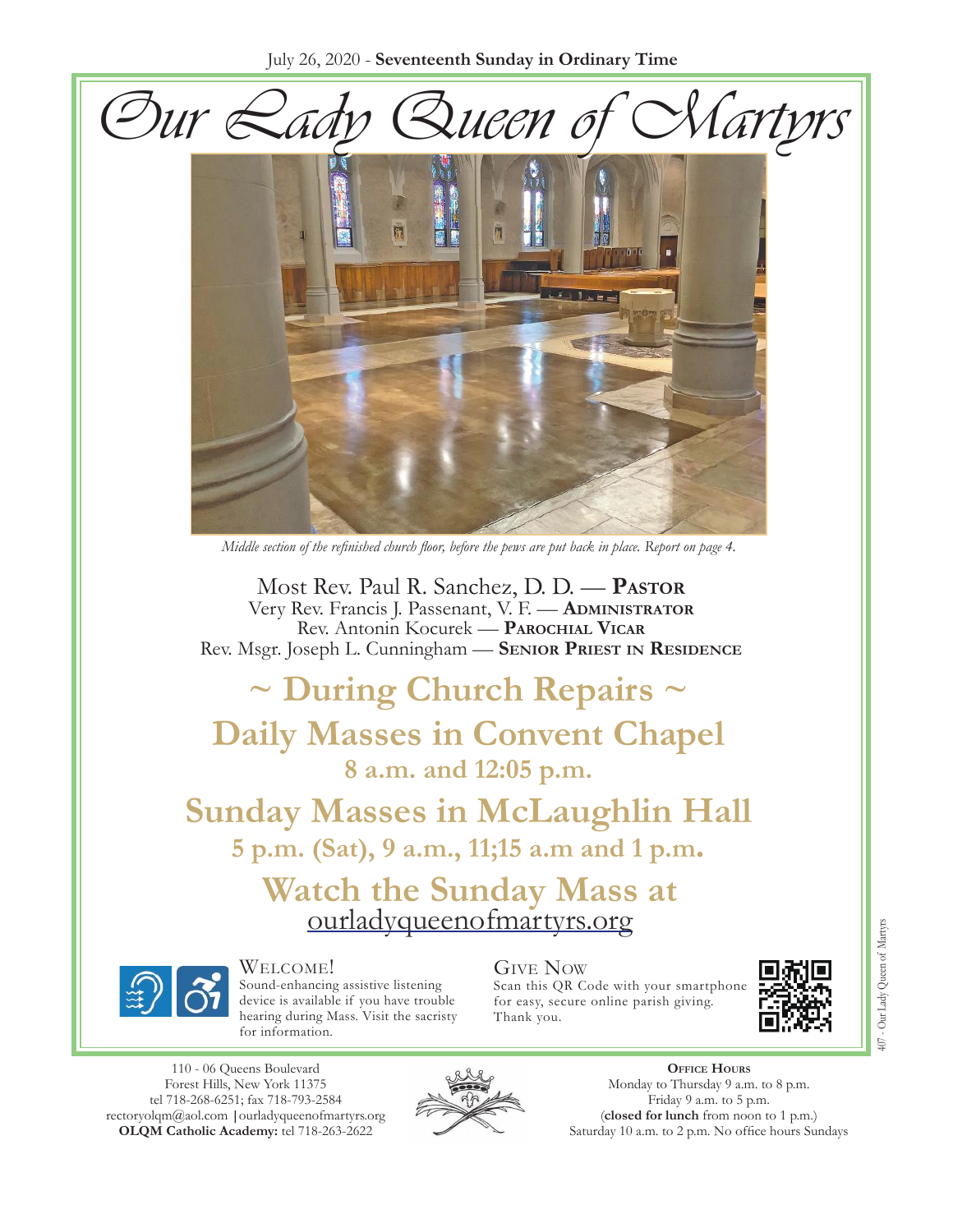### **Masses for the Week**

*Saturday, July 25* **Saint James 8 a.m.** Elisa A. Fule **12:05 p.m.** Paul Cienki **5 p.m.** Mangano family

*Sunday, July 26* Parishioners of Our Lady Queen of Martyrs

> *Monday, July 27* **8 a.m.** Numeriano Tan **12:05 p.m.** Miguel Angel Garcia

> *Tuesday, July 28* **8 a.m.** Alan Murphy [anniversary] **12:05 p.m.** Marie Kleinpeter

> > *Wednesday, July 29*

**Saint Martha 8 a.m.** Francesca Pacchiano **12:05 p.m.** John Saver and Mickey Dowd

> *Thursday, July 30* **Saint Peter Chrysologus 8 a.m.** Dida Cruz [anniversary] **12:05 p.m.** Kip Weldor

*Friday, July 31* **Saint Ignatius of Loyola 8 a.m.** Julia Roldan **12:05 p.m.** Spencer Koening

*Saturday, August 1* **Saint Alphonsus Liguori 8 a.m.** Souls in Purgatory **12:05 p.m.** Maria Forero

# **Remember Our Sick**

Blanche Aeppli, Joseph and Mary Augustine, Donald Begola, Alexander Berardino, Peter Berardino, Mark Bradley, Joseph Buatta, Susan Campbell, James Cardone, Jeffrey Carrasquillo, MaryAnn Cornell, Irene Cucurella, Tracy Cuva, Danielle D'Agostino, Norman Doucette, Baby Luka Dudashvili, Nancy Feldman, Stephanie Feldman, Estrela Feliciano, Michael Flannery, Alice Fromer, Ogan Gates, Kathleen and Brian Gordon, Pat Gmerek, Cathie Greulich, Paulina Guballa, Alexander Gutierrez, Philip Hassialis, Sean Harrison, Giles Houghton, Sandy Imperante, Michael H. Jordan, Migdalia Leon, Maria Leon Santiago, James Lung, Nancy Martin, Liz Maryon, John Nikol, Connie Panella, Maureen Piatt, Bonnie Post, Gloria Rodriguez, Dr. Anthony Sarro, Scaturro family, Robert Sorsaia, Frank Soriente, Nick Spaventa, Maria Viesta, Brittany Zaita—**and all parishioners currently in nursing homes, hospitals or confined to their homes**

## **Main Events of the Week**

*Sunday, July 26*  **Thank you for your prayers and patience while repairs continue in the main church building.**

> **Daily Masses (Mon–Sat) 8 a.m. & 12:05 p.m. Celebrated in the Convent Chapel**

**Sunday Masses 5 p.m. (Sat), 9 a.m., 11:15 a.m. & 1 p.m. Celebrated in McLaughlin Hall**

**At all Masses, we will follow CDC procedures for the safety of all during the pandemic**

> *Monday, July 27 – Tuesday, August 4* **St. John Vianney Novena** *(see page 5)*

*Confession Times (until further notice)* **Tuesdays and Thursdays at 11:30 a.m. Saturdays at 12:45 p.m. inside rectory door**

**August Blood Drive News on page 6**



The **Wine and Hosts** and **Sanctuary Lamp**  are offered in loving memory of **Donald F. Gildea** *—requested by his wife*

## **5 p.m.** Sarah Serigano **Remember Our Deceased**

Simone Boncy Anna Caccavalla John Dumbra Nelson Fulay

John Monaghan Richard A. Santelli Gandaye Sebreth Jose Luis Trigo

#### **We pray for the men and women of our Armed Forces serving in the U.S. and abroad**

Eric Böhm, Sergio Borrero, Thaddeus Buenaventura, Ricardo Cantillo, Bobby DiTroia, Armando Fellin, Andrew Gonzalez, A. Jay James, William (Will) Klos, Michael Le Floch, Louis Mannino, Jean-Marc Moïse, Brian Quinn, Justin Pabse, Adam Rearick, Rodney Ross, McNeely Royal, Victoria Tissler-Bacca, Charles Torres, Jose J. Vaz, Mollie Rae Whitley, William Youssef, Phillip Whitley, Jeff Zabala. **Please pray for all who risk their lives for our safety, including police, fire, corrections and military personnel.**

407 - Our Lady Queen of Martyrs Our Lady  $\overline{407}$ .

峘

而

WELCOME! If a disability makes it difficult for you to fully participate at Mass or other activities of our parish, contact our **Parish Advocate for Persons with Disabilities**, Karen Mongiello, at [disabilities.olqm@gmail.com](mailto:disabilities.olqm@gmail.com), to make your special needs known.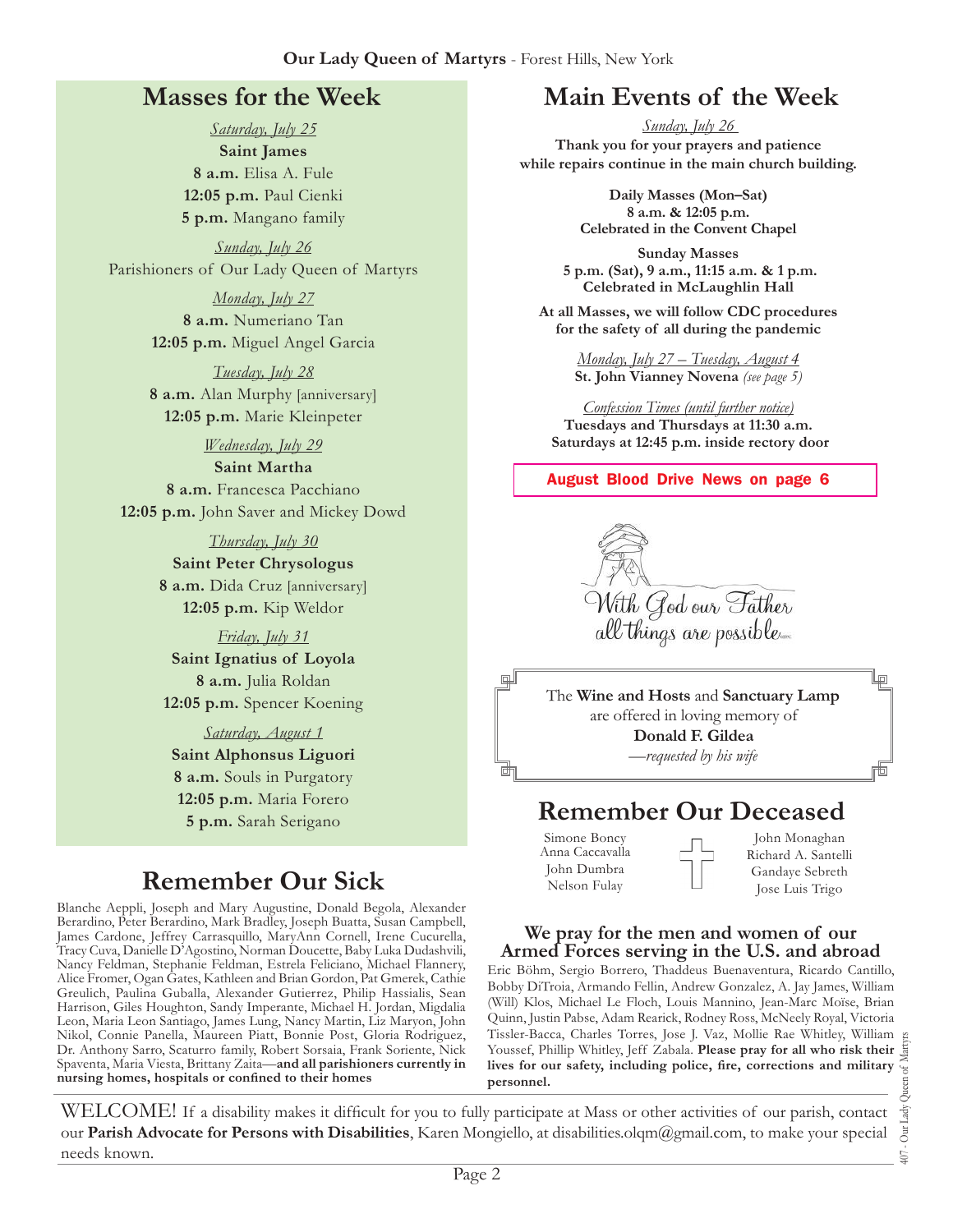# **This Week's Reflection**

**On Religious Freedom** 

*From the OLQM Social Action Committee—Over seven weeks in June and July, our reflections focus on Religious Freedotm and Religious Persecution, in solidarity with Religious Freedom Week.*



#### **Pray for a new birth of freedom in our country.**

**REFLECT:** Religious liberty is not only about our ability to go to Mass on Sunday or pray the Rosary at home. It is about whether we can make our contribution to the common good of all Americans.… What is at stake is whether America will continue to have a free, creative, and robust civil society—or whether the state alone will determine who gets to contribute to the common good, and how they get to do it.… Restrictions on religious liberty are an attack on civil society and the American genius for voluntary associations.…

[Religious liberty] is our American heritage, our most cherished freedom. It is the first freedom because if we are not free in our conscience and our practice of religion, all other freedoms are fragile. If citizens are not free in their own consciences, how can they be free in relation to others, or to the state? If our obligations and duties to God are impeded, or even worse, contradicted by the government, then we can no longer claim to be a land of the free, and a beacon of hope for the world.… The teaching of the Church is absolutely clear about religious liberty: The human person has a right to religious freedom. This freedom means that all men are to be immune from coercion on the part of individuals or of social groups and of any human power, in such wise that in matters religious no one is to be forced to act in a manner contrary to his own beliefs. (Excerpted from United States Conference of Catholic Bishops, "Our First, Most Cherished Liberty")

**LEARN:** At [ourladyqueenofmartyrs.org/Religious-Freedom](https://ourladyqueenofmartyrs.org/religious-freedom/) we have many resources, including a link to the USCCB's scholarly YouTube presentation on Domestic Religious Freedom. To learn more about the legislative issues that impact us as Catholics and how you can express your opinions to our elected officials, we also encourage you to sign up for "Action Alerts" from the New York State Catholic Conference at [www.nyscatholic.org/nys-catholic-conference-action-center.](https://www.nyscatholic.org/nys-catholic-conference-action-center)

### Video Recorded Sunday Mass at OLQM

We record the 5 p.m. Saturday Vigil Mass each week and post it online Sunday morning by 8 a.m. to watch from home. The Sunday Mass appears on our website at [ourladyqueenofmartyrs.org](https://ourladyqueenofmartyrs.org/) and the [parish YouTube channel.](https://www.youtube.com/user/OLQMStewardship/videos?view=0&sort=dd&shelf_id=2) Please subscribe! A direct link to the prerecorded Mass will also be made available every Sunday on our Facebook page: [www.facebook.com/olqmchurch.](https://www.facebook.com/OLQMChurch/) Please like and share and encourage others to join us at Mass!

### **Order of Mass Seventeenth Sunday in Ordinary Time**

**Entrance** "All the Earth"

**First Reading***—1 Kings 3:5, 7-12* 

**Responsorial Psalm** *Lord, I love your commands.*

**Second Reading***-—Romans 8:28-30* 

**Gospel***—Matthew 13:44-52* 

**Homily**

**Offertory** "I Am the Bread of Life"

**Communion** "Gift of Finest Wheat"

**Closing Hymn** "Joyful, Joyful We Adore Thee" *Communion is distributed during exit* 

### **Watch Sunday Mass Online**

Video recording of the Sunday Mass at OLQM is viewable on our church website **[ourladyqueenofmartyrs.org](https://ourladyqueenofmartyrs.org)**

#### **Watch Daily Mass Online**

Livestreamed from the Co-Cathedral of St. Joseph in Brooklyn at **[netny.tv/masses](https://netny.tv/masses/)**

### **Second Collections**

›› Today's second collection is for grounds maintenance.

›› Sunday, August 2, the second collection will be for Major Repairs.

›› Use the blue envelope at any time to contribute to the Parish Endowment Fund: [ourladyqueenofmartyrs.org/blue-envelope.](https://ourladyqueenofmartyrs.org/blue-envelope/) At our online Parish Giving portal, select Blue Envelope from the pull-down menu.

›› For [online Parish Giving](https://ourladyqueenofmartyrs.org/parish-giving/) technical support, call 866-307-7140, Monday through Friday, 8:30 a.m. to 4:30 p.m.

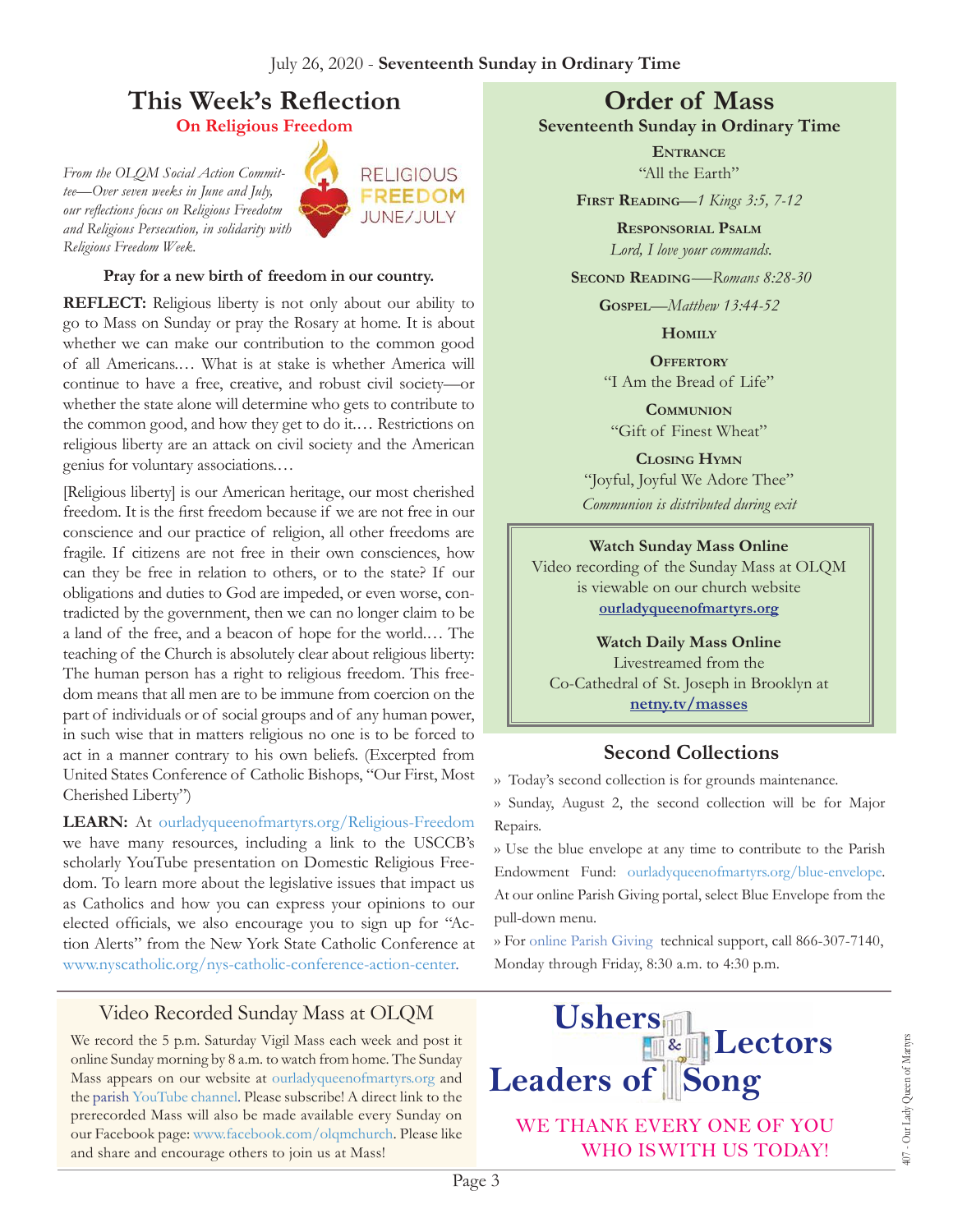# Major Church Repair 2020 - Parishioner Report #6

*by Fr. Francis Passenant, Administrator*

Major repairs are moving along as scheduled. The middle phase of the restoration of the church floor was completed last week. As you read this article, the final phase of floor restoration will be nearly done. We are now concentrating on completing the nave so that the pews can be securely put back and we can move back into the church for services.

Wall restoration work has moved to the left side of the church, where there is damage to repair caused by years of water penetration to the wall above the Mary Altar. The water leak was remediated with the roof replacement of 2017. (Remember, there were two roof replacements: the nave in 2015 and the roof of the church tower in 2017.) Since scaffolding is being placed near the ceiling, we will be repainting the main archways that cross the nave, which showed very visible flaking from water leaks. Those leaks were fixed with the roof replacement of 2015.

During final phases of repairs, the four confessionals on both sides of the church will be cleaned and varnished and the interiors of the confessional rooms will be refreshed with new paint and flooring.

The new lighting and the restored walls and floor give us a glimpse of what the parishioners in 1938 saw when they entered their new church building for the first time!

The new kneelers are ordered and will be delivered by the end of July, just in time to be installed when the floor is complete and the pews are returned. MORE NEXT WEEK.



Above—*The middle section of the church floor before and after refinishing.* Below—*Scaffolding in place to repair the wall above the Mary Altar and the completed work from last week's picture of the wall restoration at the Saint Joseph Altar.* 

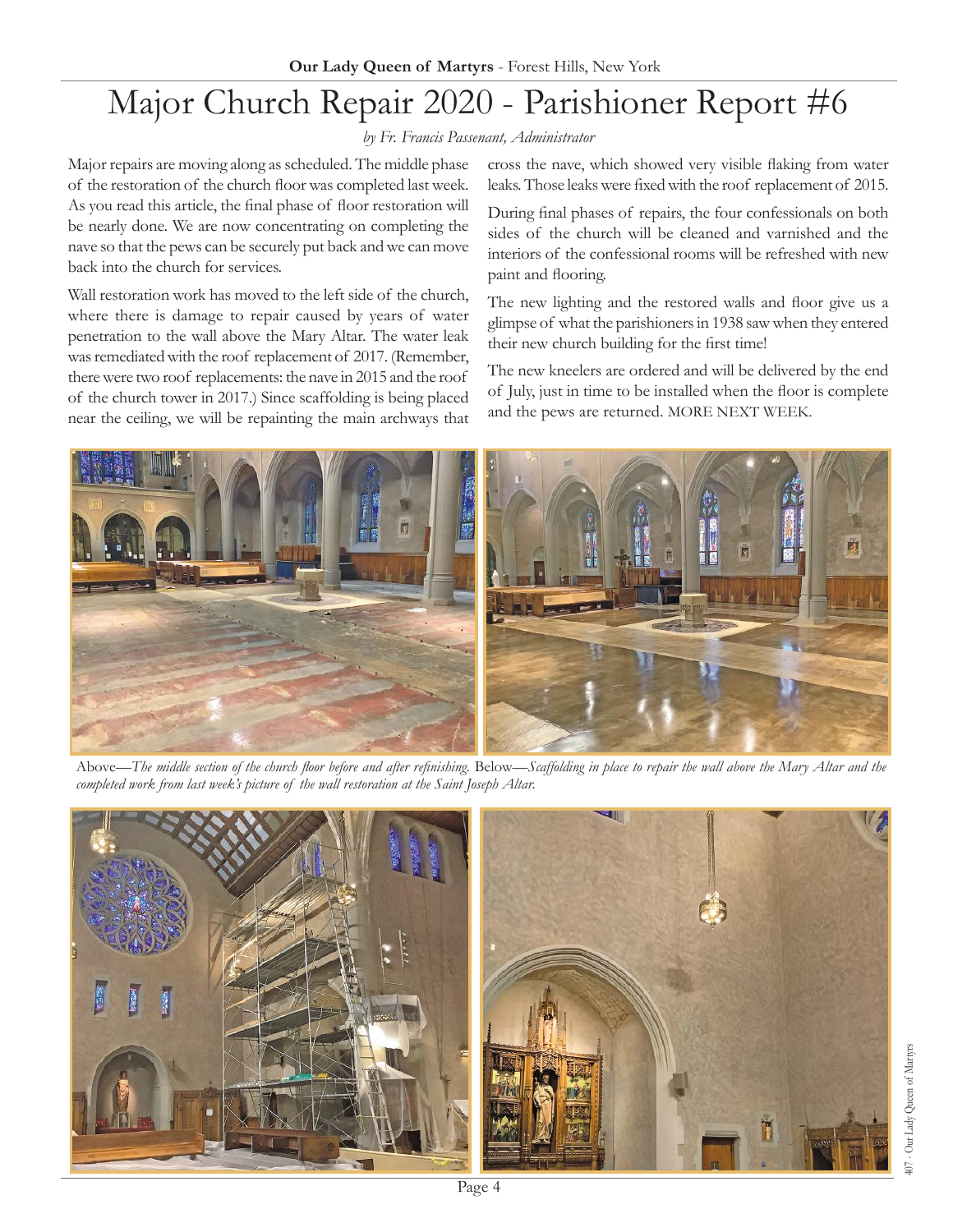# St. John Vianney Novena July 27–August 4

Every year we offer nine days of prayer to the patron saint of parish priests for the future of the Church and for the seminarians in our diocese who are preparing to devote their lives sacrificially to Christ and the Catholic Church. Every day this week and through August 4, St. John Vianney's feast day, please make your own sacrifice and recite the novena prayer for the 2020-21 seminarians and for all men and women considering a religious life. The daily novena prayers are found at [ourladyqueenofmartyrs.org/st-john-vianney-novena.](https://ourladyqueenofmartyrs.org/st-john-vianney-novena/)



#### **Please make one of these seminarians your prayer intention for the novena:**

Dung Vincent Vu Eusebius Eze Jean Presnel Jean Louis Joseph Hadzovic Thimote Cherelus Tobe Jude Offiah Alvaro Morales Benjamin Padilla Cuadrado Caetano Moura de Oliveira Cairo Antonio Lopez III Eliezer Hernandez Ron Erik Jon Winkelmann Juan Jose Luna Marcos Acosta Rodriguez Marcos Daniel Gonzalez Paolo Quaglioni Paulo Oliveira da Mata Thomas Thornton Thomas Villa Yerson Chinchilla Alex Olszewski

Daniel Senesca Elvin Torres Ernesto Alonso-Aguila Joseph Danzi Robinson Olivares Joseph Hung Sy Tran Callistus Ibeh Dulangs Regis Philogene Joseph Siano Juan Herrera Posada Kodzo Jeremie Tsonya Luis Marquez Nelson Gerardo Tlatelpa Nicholas Clemente Patrice Legoute Paul Zwolak Paulo Salazar Randy Nguyen Stephen Jankowski

**ST. JOHN VIANNEY, PRAY FOR US!**

### *"Ask and you shall receive. Seek and you shall find. Knock and it will be opened to you."*

Ask in prayer to know your vocation! Seek and find ways to serve! Knock on the doors of those who can help guide you! If you think God may be offering you the grace of a vocation to the priesthood or consecrated life, contact the Vocation Office at 718-827-2454 or email: [vocations@diobrook.org](mailto:vocations@diobrook.org).

# **KEEP UP YOUR INCREASED SUPPORT**

#### **Weekly Collections**

|                                   | July 19    |
|-----------------------------------|------------|
| 1st Collection                    | \$2,075.00 |
| 2nd Collection (Pastoral Care)    | 786.00     |
| Catch-Up Envelope                 | 572.00     |
| Subtotal McL Hall (247 attending) | 3,433.00   |
| Mail In/Lobby Box                 | 3,975.00   |
| Catch-up Envelope                 | 2,725.20   |
| Online Parish Giving              | 4,766.26   |
| <b>TOTAL</b>                      | 14,899.46  |
| Weekly Income Need*               | 21,250.00  |
| Surplus/(Deficit)                 | (6,350.54) |

\* Amount needed weekly to meet church expenses. Weekly figures are unaudited. Totals do not reflect other income sources. Our goal is to cover parish expenses through higher first collections to ensure a fiscally sound position, without having to depend on less reliable income streams.

Please remember the Roman Catholic Church of Our Lady Queen of Martyrs in your will and estate planning. Contact Bishop Sanchez or Father Passenant at 718-268-6251.

#### **BY EMAIL** Rectory Office:

**rectoryolqm@aol.com** Pastor's Office:

pastorolqm@aol.com

Administrator's Office: admn.olqm@yahoo.com

Bulletin Subjects: olqmcomm@aol.com

OLQM Catholic Academy info@olqmca.org

Pastoral Care Office: dfport@gmail.com

Religious Education Office: olqmreled@gmail.com

RCIA Office: olqmrcia@gmail.com

Deacon Greg Kandra: dcngreg@gmail.com

Disabilities Advocate: disabilities.olqm@gmail.com

### **Contact Us**

#### **BY TELEPHONE** Rectory Office: **718-268-6251**

**Emergency** (last rites) 718-810-9788 (after office hours)

OLQM Catholic Academy: 718-263-2622

Religious Education Office: 718-263-0907

RCIA Office: 718-268-6251, ext. 27 OLQM Charity Outreach: 718-268-6251, ext. 43

#### **ONLINE**

Website: www.ourladyqueenofmartyrs.org

Facebook, Twitter and Instagram: @OLQMChurch

OLQM Catholic Academy: www.olqmca.org